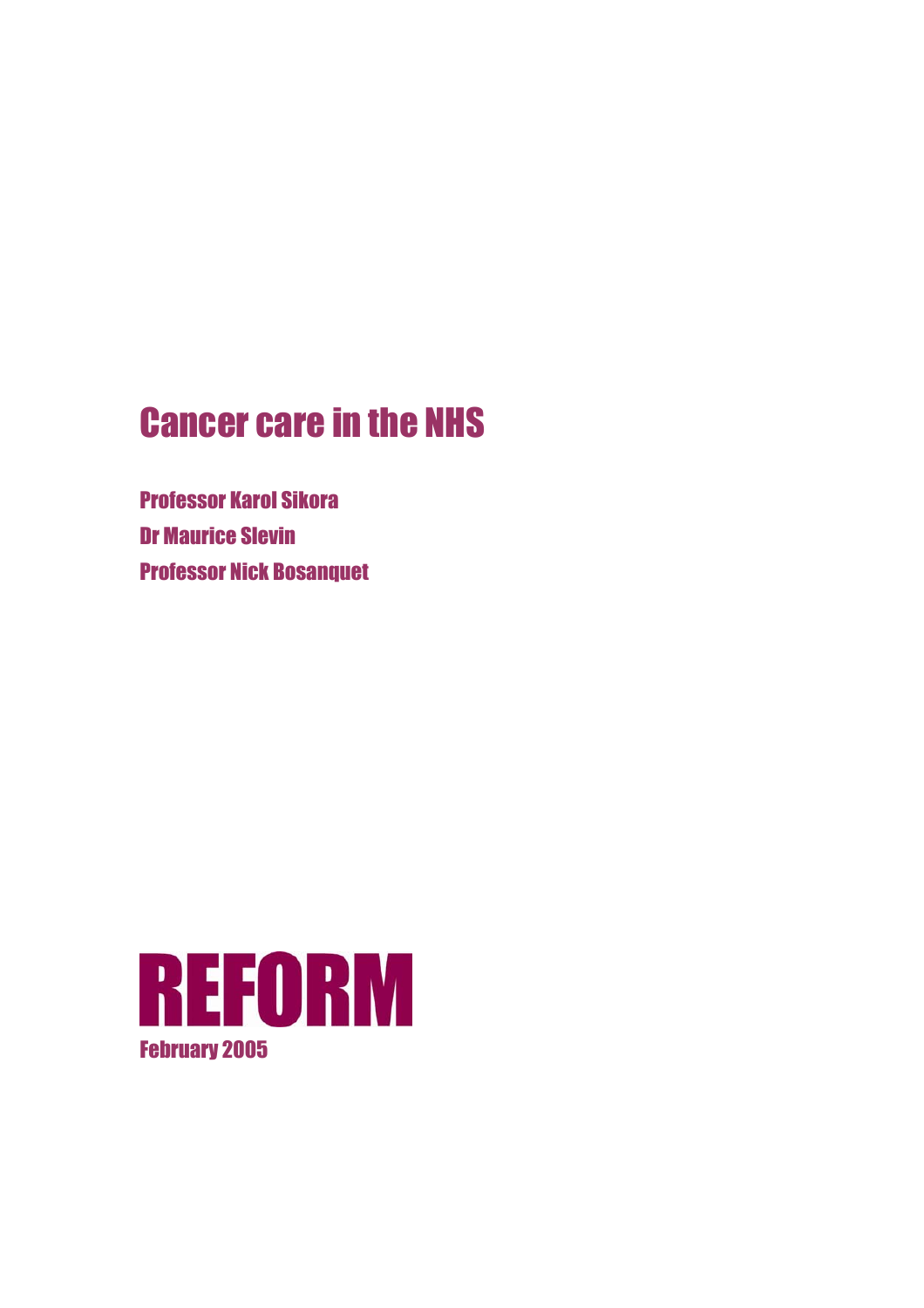## The authors

Karol Sikora is a Professor of Cancer Medicine and was Clinical Director of Cancer Services at Hammersmith Hospital for 12 years. He was also Chief of the WHO Cancer Programme. He is currently Scientific Director of Medical Solutions PLC, Britain's leading cancer diagnostic company and Special Adviser to HCA International in the creation of the London Cancer Group. He has just become Dean of the University of Buckingham Medical School, Britain's only independent University.

Maurice Slevin is a leading Consultant Medical Oncologist at Barts and The London NHS Trust and is Chairman of CancerBACUP, Britain's foremost cancer information charity. He is a founder member of Doctors for Reform and in 2003 authored a pamphlet *Resuscitating the NHS – A consultants' view* published by the Centre for Policy Studies.

Nick Bosanquet is Professor of Health Policy at Imperial College, London. He is a health economist who first carried out research on NHS funding in the 1980's for the York Reports sponsored by the British Medical Association, the Royal College of Nursing and the Institute for Health Services Management. He has been Special Adviser on public expenditure to the Commons Health Committee since 2000. He is a non-Executive Director of a Primary Care Trust in London. He is a Consultant Director of *Reform*.

The authors have written in a personal capacity and their views do not represent those of their institutions.

### Reform

*Reform* is an independent, non-party think tank whose mission is to set out a better way to deliver public services and economic prosperity.

We believe that by reforming the public sector, increasing investment and extending choice, high quality services can be made available for everyone.

Our vision is of a Britain with 21st Century healthcare, high standards in schools, a modern and efficient transport system, safe streets, and a free, dynamic and competitive economy.

*Reform's* previous reports on health include *The NHS in 2010*, by Professor Nick Bosanquet (2004), *A Better Way*, the final report of *Reform's* Commission on the Reform of Public Services (2003), and *Why The NHS Needs Real Reform*  (2002).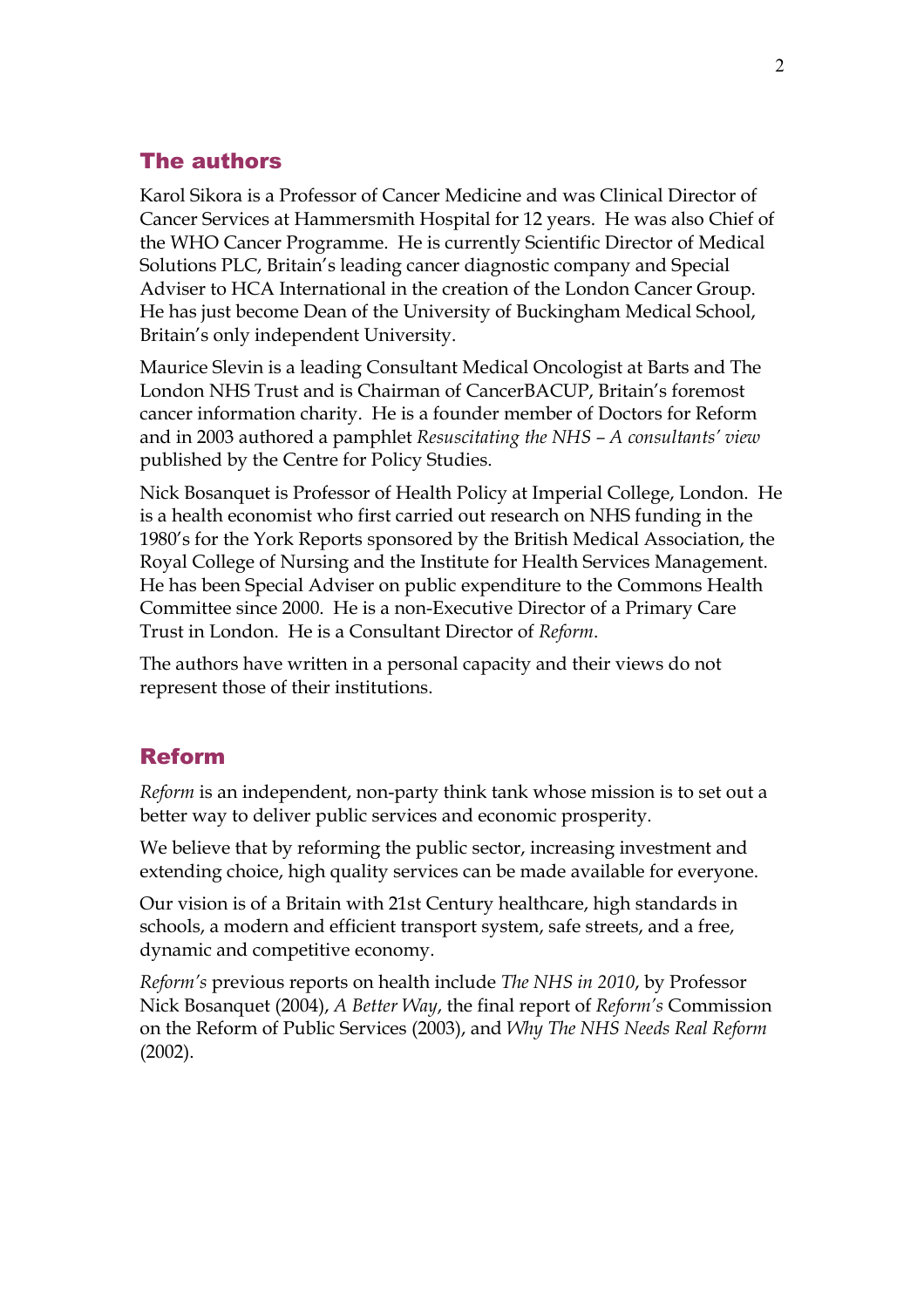# **CONTENTS**

| <b>Executive Summary</b>  |    |
|---------------------------|----|
| 1. Background             | 6  |
| 2. The current situation  |    |
| 3. Diagnosis              | 9  |
| 4. Surgery & radiotherapy | 11 |
| 5. Staffing               | 17 |
| 6. The way forward        | 18 |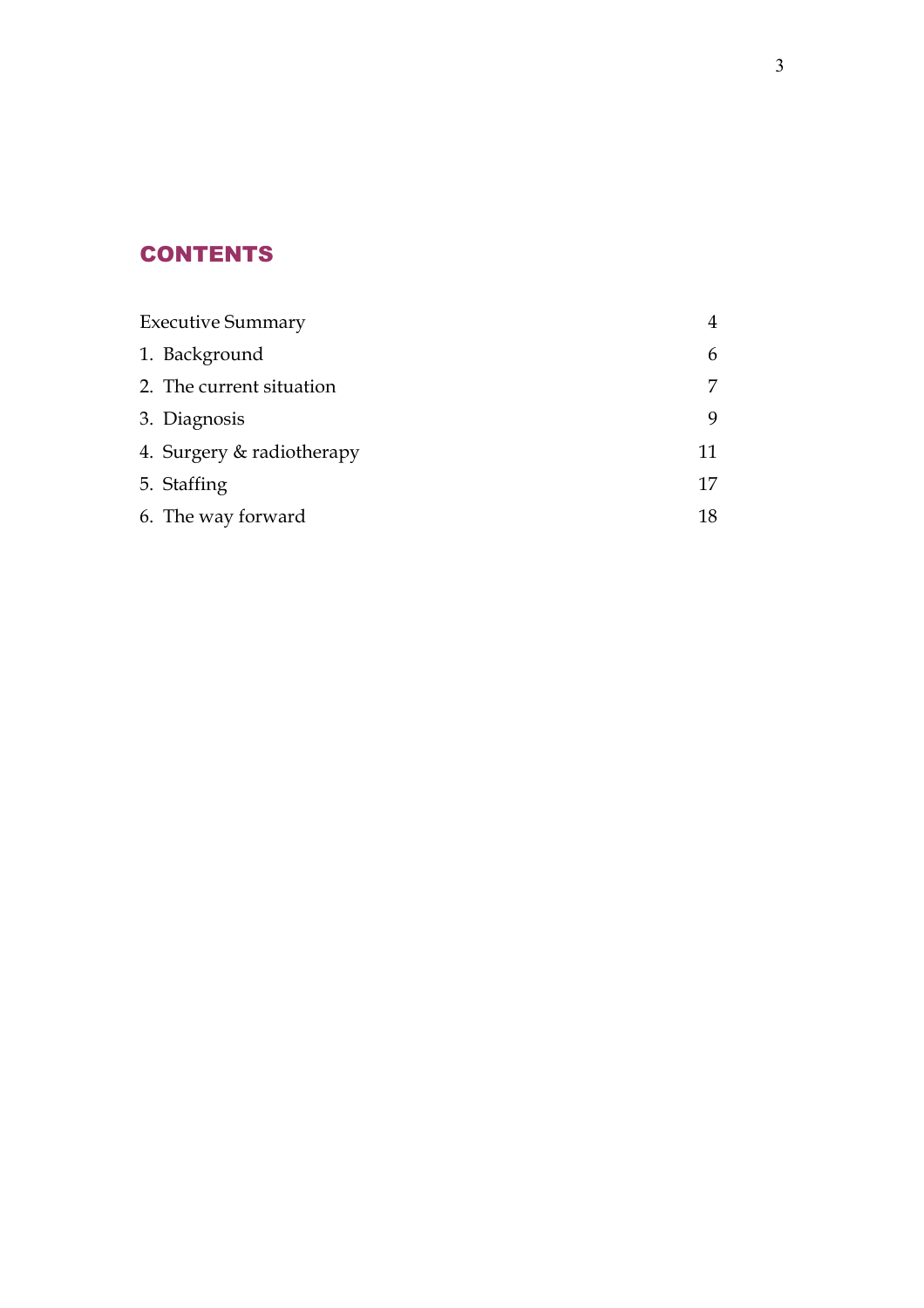### Executive Summary

- Over the last five years the NHS has invested nearly £2.0 billion in improving cancer services using a traditional public sector model. The National Cancer Plan published in 2000 led to a massive injection of funding. We do not believe cancer patients have obtained the best value possible from this remarkable investment.
- Changes in the control of funding flow in the NHS have led several NHS agencies – Primary Care Trusts, Strategic Health Authorities, provider trusts, Cancer Networks and the Department of Health – getting involved in decisions on cancer. Some have little relevant expertise and many are overwhelmed. Cancer patients often live in poor health unnecessarily for long periods of time due to a lack of co-ordination of their care by overstretched treatment services.
- Several hundred new, highly paid administrative staff have been appointed to re-engineer the journey of patients but this has not resulted in an increase in clinical capacity because of predictable professional staffing shortages on the front line.
- The patient voice in determining the future of cancer services has so far been a whisper emanating from a few, well meaning but unrepresentative, professional patients who do not rock the boat. There is no effective choice available for cancer patients.
- Delays in first referral have been reduced for those with possible cancer symptoms but the queue for access to diagnostic services for those whose symptoms do not follow a clear pattern and yet still are found to have cancer has lengthened. A Royal College of Radiologists report demonstrated appalling delays in access to curative radiotherapy with 72 per cent of patients in 2003 being treated outside the maximum acceptable delay period compared with 32 per cent in 1998. Many new machines are lying in boxes because of staff shortages.
- The Department of Health's target for 2005 a wait of one month from diagnosis to first treatment – is in our view impossible to achieve. Such a wait would be unacceptably long in most European countries and certainly in North America.
- Despite the use of lottery money to improve diagnostic services, there are still huge delays in obtaining scans and pathology before a decision can be made on the best treatment to offer an individual. There is no coordinated national IT system in place to maximise the use of facilities across artificial administrative boundaries.
- Although £124 million in extra funding has been allocated each year for cancer drugs, there is still strong evidence of postcode prescribing with less than 5 per cent of women with breast cancer receiving Herceptin in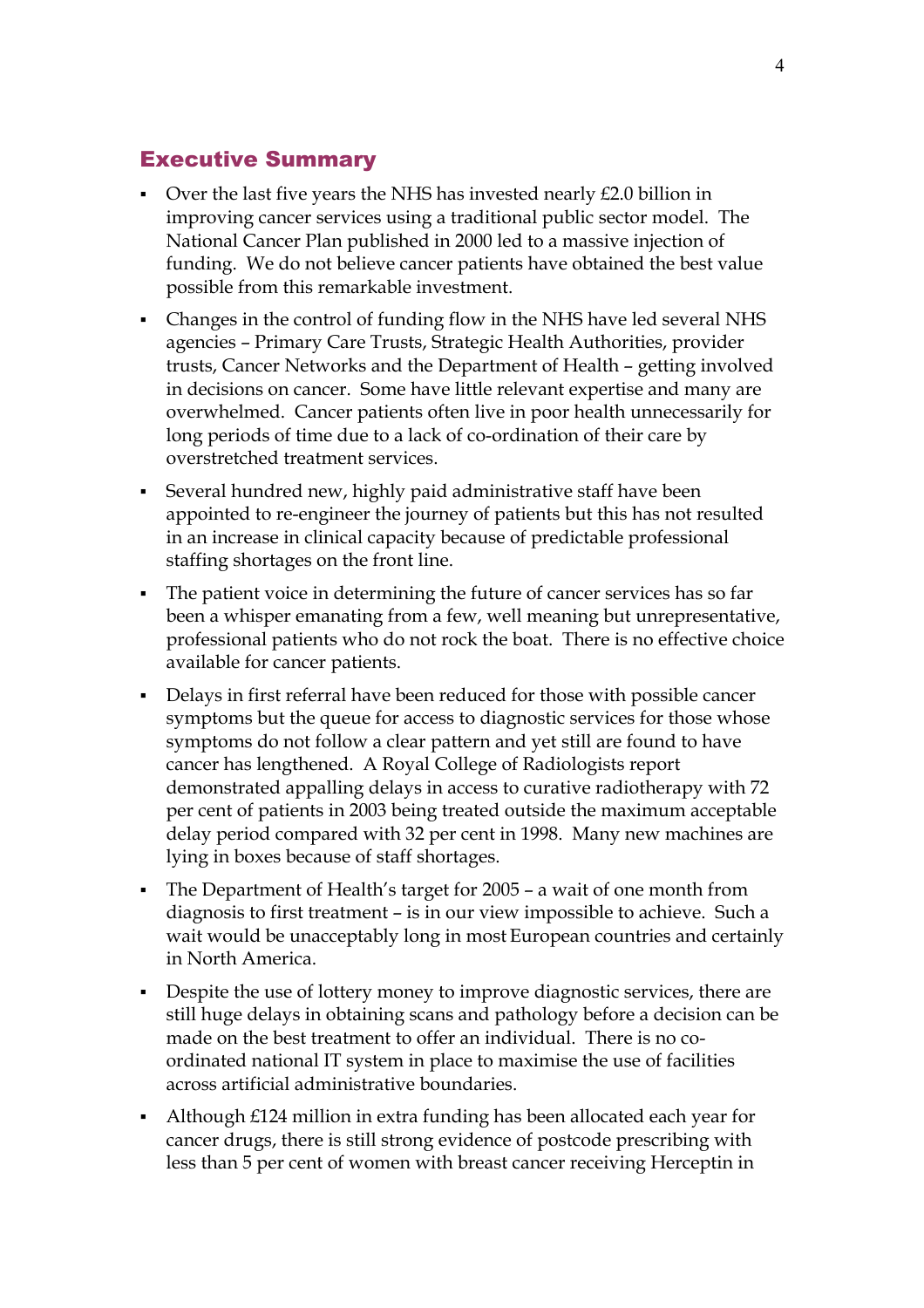Derbyshire compared with 90 per cent in Dorset. The drug budget is set to soar with the European registration of several new high cost, targeted molecular therapies now available in the USA. The cancer postcode lottery is set to continue unabated.

- In terms of Britain's social and economic challenges we believe the Cancer Plan is delivering poor value for money. It is operating in a top down, confused bureaucracy. Although outsourcing diagnostic services to the private sector is beginning to increase both capacity and efficiency, there are few innovative partnerships in the delivery of cancer care. True reform is now essential.
- We are writing this with a great sense of urgency. The Cancer Plan is simply not delivering as hoped and there are no reasons for expecting any dramatic improvements in the future. In the interests of patients we must look at ways of bringing about a rapid improvement in the situation.
- There are feasible, fundable ways forward available. Essentially cancer services should benefit from the economic incentives that have improved the situation in other areas of care including elective surgery and cardiac surgery. While other areas of care are benefiting from greater pluralism, cancer services are still in the era of a complete NHS monopoly within which cancer networks are promoting cartels to block out competition.
- In particular, within two years, 30 per cent of diagnostics, radiotherapy and chemotherapy should be outsourced to the independent sector. This would drive innovation, investment and increase the quality of services provided. Such pluralism of provision would be the basis of real patient choice.
- In the future the prevalence of cancer will rise trebling the number of people living with cancer in Britain to three million at any one time. This will put further pressure on process and outcomes. Real improvement will not be achieved by simply giving more money to a burgeoning bureaucracy. It requires a serious commitment to reform.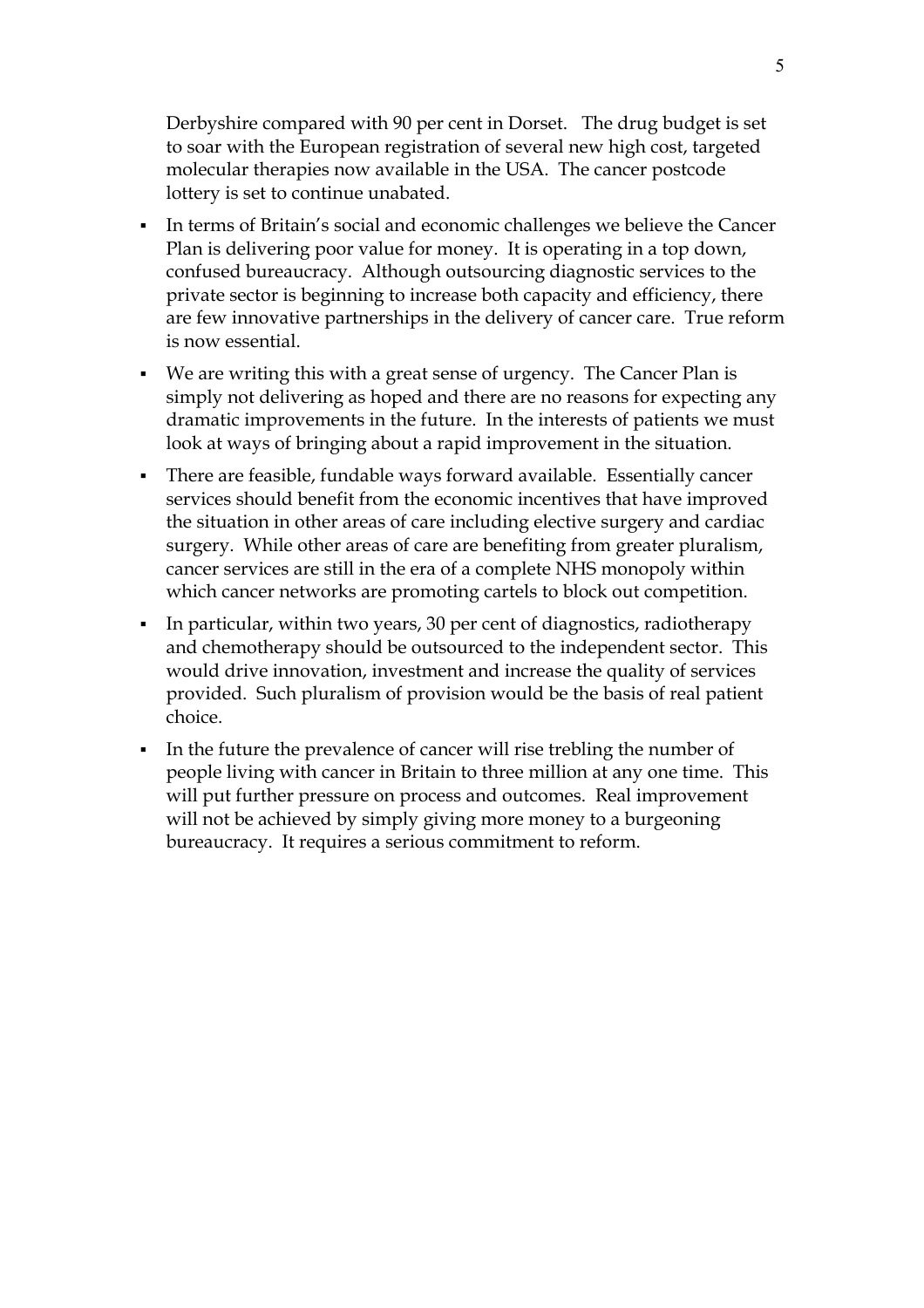## 1. Background

Cancer affects one in three of us. There are over a million people in Britain today living with cancer. This could rise to three million within 20 years. It is a complex disease crossing traditional speciality boundaries in medicine. It requires skilled diagnostic as well as treatment facilities and the effective interaction of several professional groups. Cancer care therefore is therefore an excellent surrogate for the health of the NHS.

#### The past problems with Britain's cancer services

The NHS Cancer Plan<sup>1</sup> was born out of major deficiencies in care going back three decades. The Calman-Hine group came up with a structural plan in 1994 but no funding was forthcoming to implement change. Doing something for cancer became a major political imperative after the Eurocare-2 study showed that the United Kingdom was low in the league table of fiveyear survival for several common cancers.2 From a system with glaring equipment deficits, staff shortages, and gross inequity in use of high cost drugs, the Cancer Plan created an infrastructure for change based on a classic public sector model. The Plan has only partially fulfilled its ambitions because of problems of local inertia, divergence of priorities, and the inability to resolve severe professional staff shortages. Cancer fatigue is now engulfing many of the administrative functions within the NHS.

#### The NHS Cancer Plan

The NHS Cancer Plan identified the need for fast, convenient, high quality care with patients at the centre. It set out the actions and milestones to deliver the fastest improvement anywhere in Europe within five years based on a massive injection of funding. It included three major commitments:

- To reduce the delay from referral to the beginning of treatment to two months;
- To reduce smoking in lower socioeconomic groups; and
- To invest an extra £50 million in palliative care each year from 2004.

Several hundred new administrative staff have been appointed to re-engineer the journey of cancer patients. But this has not been followed by an increase in clinical capacity because of staffing shortages and the lack of a uniform information technology platform to ensure smooth patient flow and good quality control. A review of the 34 cancer networks has shown considerable variation in uptake of new money for cancer, with 10 networks spending less than 80 per cent and three less than 60 per cent of their allocated funding.3

<sup>&</sup>lt;sup>1</sup> *The NHS Cancer Plan*, Department of Health, 2000.

<sup>2</sup> Berrino, F., Capocaccia, R., Estève, J., Gatta, G., Micheli, A., Hakulinen, T., et al, *Survival of cancer patients in Europe – The EUROCARE-2,* IARC, 1999. <sup>3</sup>

Richards, M., *Investment in cancer in 2001-02 and 2002-03*, Department of Health, 2003.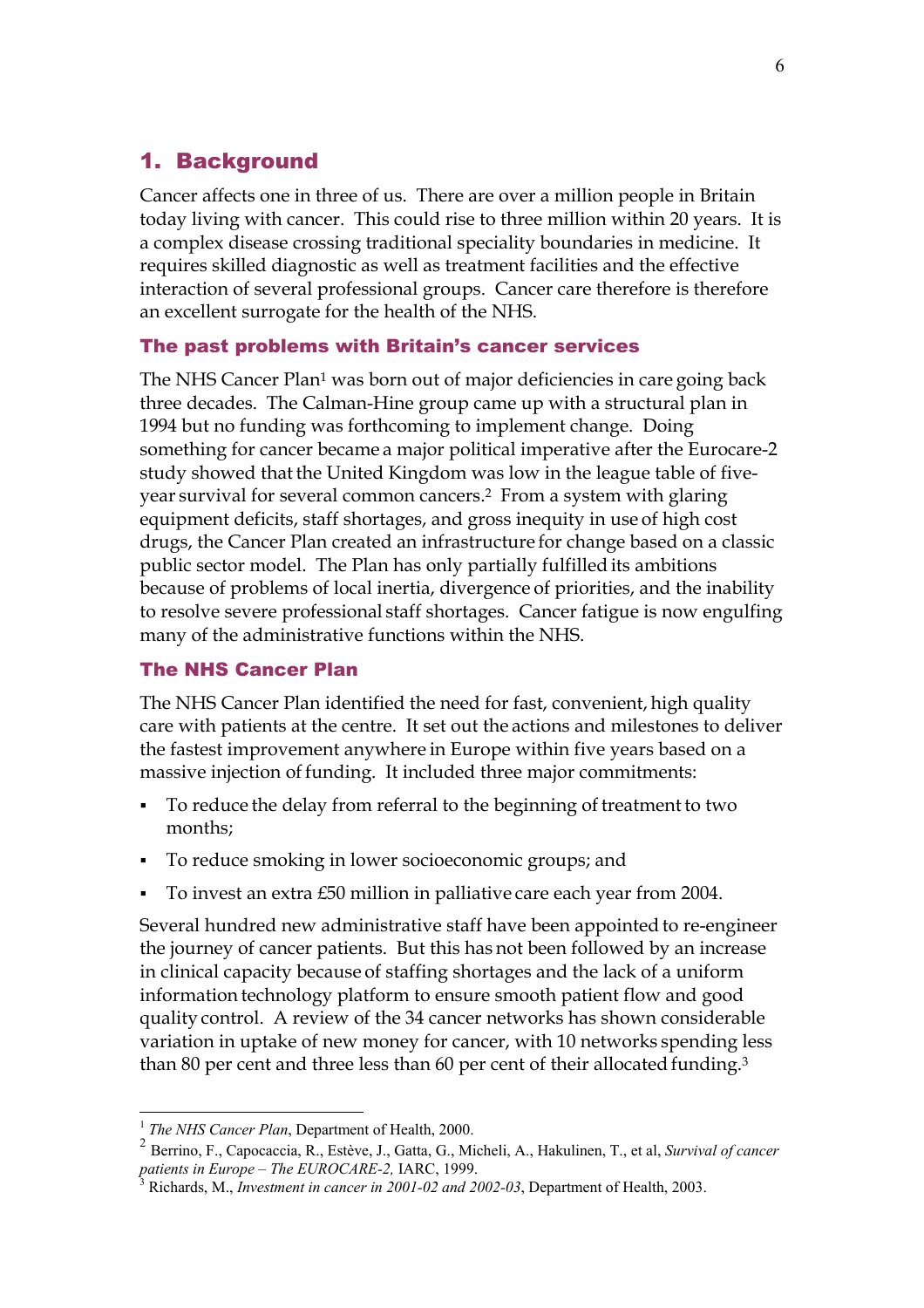## 2. The current situation

Two recent Department of Health documents have presented progress in glowing terms, highlighting greater funding, more staff and more equipment.4 Two other reports, however, have been much more critical.

A recent document from the House of Commons Committee of Public Accounts makes depressing reading. It details protracted and worsening delays, postcode prescribing and an increasing gap in the outcomes obtained by rich and poor patients despite increased resources.5

The All-Party Parliamentary Group on Cancer conducted a Parliamentary Inquiry in the summer of 2004.6 In a hard-hitting document the Group were critical of how cancer monies were simply disappearing into the black hole of the NHS with almost no accountability. Indeed it pointed out that twice within the last two years the Government has felt compelled to launch an internal investigation into what happened to the money. The system simply cannot cope with its own complexity. As the report stated:

- "PCTs may be unequal to the task of planning how best to spend the huge amounts of money being pumped into the NHS. This has worrying implications for the provision of all NHS services but particularly for national priority areas such as cancer."
- "Locally we have struggled with radiotherapy where we have 16 PCTs using a cancer centre and require the agreement of all 16 parties to do anything."
- "The All Party Group is not convinced that PCTs working individually are the best commissioners of cancer services."
- "The Minister stated that there was still time for PCTs to go on growing into their role but we remain unconvinced that PCTs are the most appropriate organisations for commissioning services."

The report clearly struggled with the bureaucracy of the NHS. Its recommendations, while reasonable, cannot overcome the serious problem of poor co-ordination from the complex and over bureaucratic structures in today's NHS.

Although we agree there has been a lot of activity, with nearly an extra £2.0 billion spent on UK cancer services in the past five years, we would question its value for money. As the following chapters explain:

<sup>4</sup> *Maintaining the momentum*, Department of Health, 2003; *The NHS cancer plan and the new NHS – providing a patient-centred service*, Department of Health, 2004.<br><sup>5</sup> *Tackling cancer in England: saving more lives*, House of Commons Committee of Public Accounts,

December 2004.

<sup>6</sup> *Meeting national targets, setting local priorities: the future of cancer services in England*, All-Party Parliamentary Group on Cancer, 2004.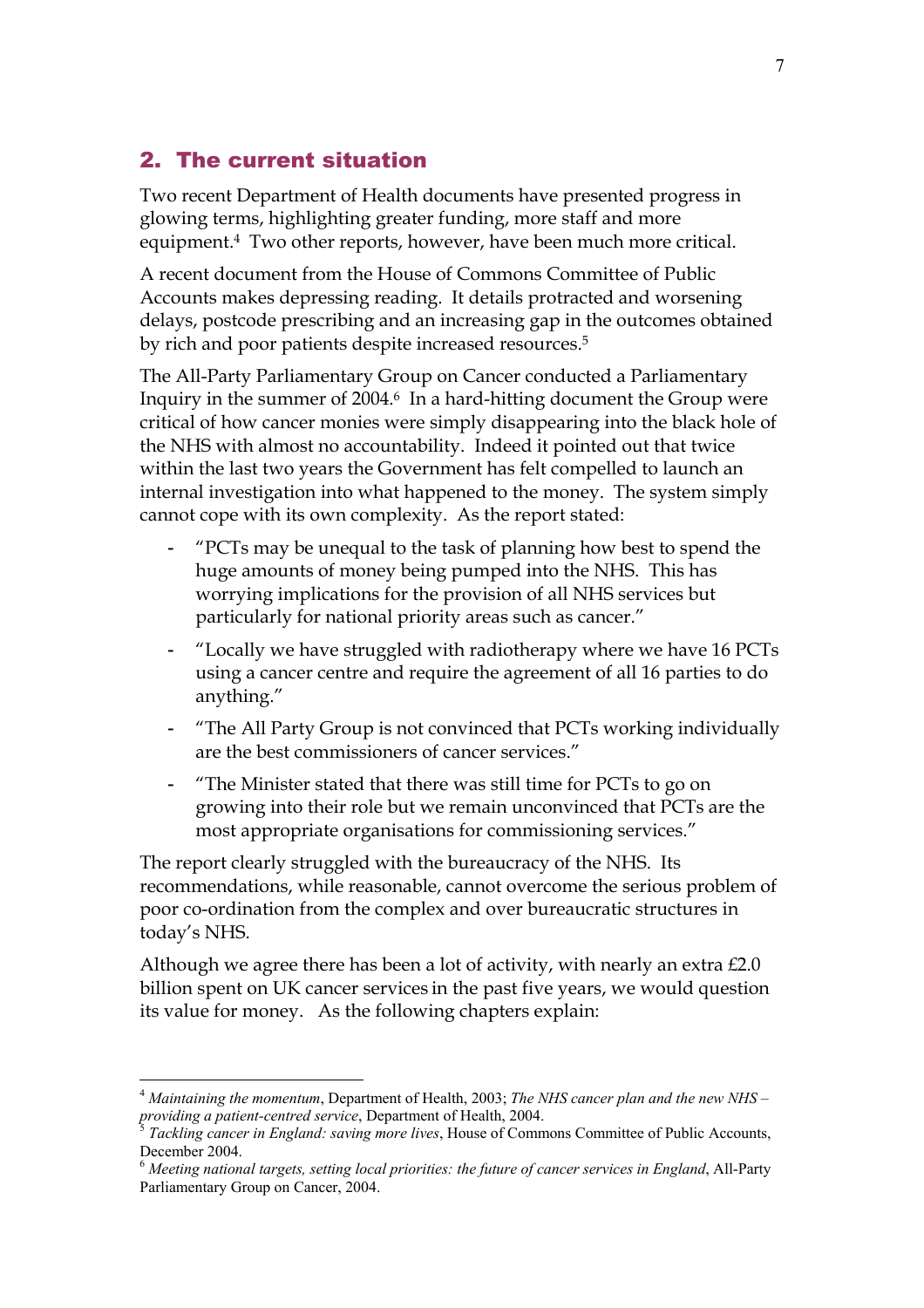- The staff expansion has been only modest and with the reduction in working hours, the new consultant contract and the emphasis on multidisciplinary (MDT) meetings, has probably had little impact on direct patient care;
- 75 per cent of the new radiotherapy machines are simply replacements of existing machines, often long overdue; and
- A national cancer IT system is still completely absent.

We sympathise with the National Cancer Director in his difficult task of acting as a government spokesman without having the power to implement effective change.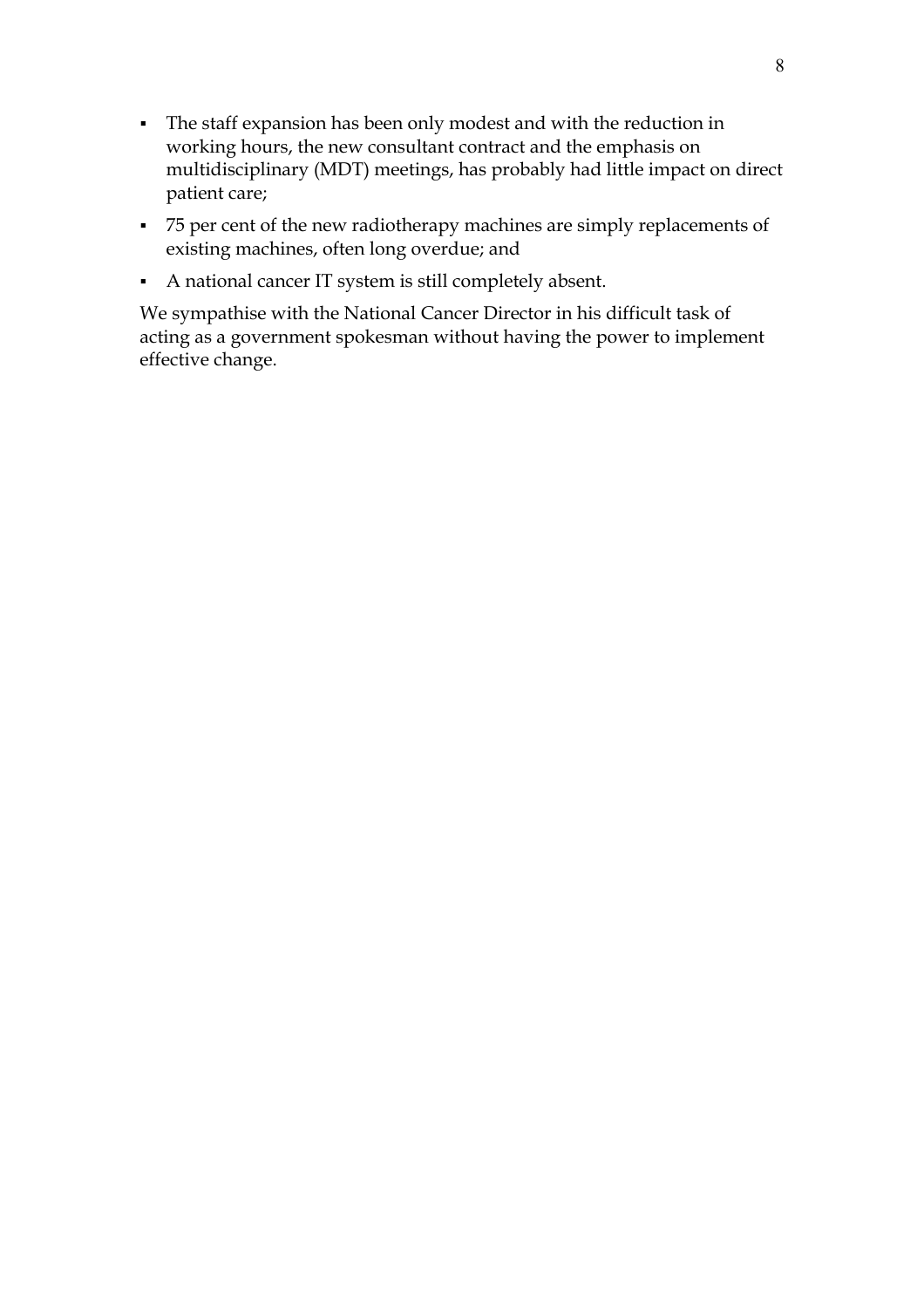### 3. Diagnosis

Much acclaim has been given to the achievement of the two-week target from urgent referral by a general practitioner to consultation with a specialist but there is little evidence to show this was a serious issue before 2000, despite public statements to the contrary by ministers.7 Nevertheless, patients have welcomed improvements in coordination. One-stop clinics for breast and other cancers reduce the anxiety associated with not knowing the detailed treatment plan for several weeks. Such initiatives depend on local enthusiasm as much as central directives, and most were under way before the cancer plan was implemented.8

Perhaps the biggest disappointment has been the inability to reduce the delay from referral or diagnosis to first treatment. Patients with breast cancer are more likely to be treated within the target time than those with other cancers because the definitive treatment is usually the initial surgery rather than radiotherapy or chemotherapy. Surgeons were already adopting a more streamlined approach to managing cancer patients stimulated by the success of their voluntary national audit system.9

Waiting time target data published on the Department of Health website shows no improvement for any of the main cancers throughout 2002 or 2003 and increased delays for urological and in some centres for gynaecological cancers.10 Previously displayed graphs have now disappeared with only data showing improvements being posted. The target itself for 2005, which in our view is impossible to achieve – a wait of one month from diagnosis to first treatment – would still be unacceptably long in most European countries and certainly in North America.

Fast tracking diagnostic imaging is overloading the system and leading to delay for many. Although private sector initiatives have had some impact the sheer scale of the problem has been underestimated for a decade. The arrival of new technology such as PET-CT currently used for most cancer patients in the USA as a staging technique prior to radical therapy is likely to overwhelm an already overloaded system.11 The Royal College of Pathologists estimates that over a third of histopathology posts (400) will be vacant by 2005.12 The future of cancer therapy will crucially depend on skilled tissue analysis to ensure individually tailored treatments. New high cost drugs will need a far

<sup>&</sup>lt;sup>7</sup> Hutton, J., *Today*, BBC Radio 4, 26 May 2003.

Sikora, K. and Bosanquet, N., Cancer care in the UK: new solutions are needed, *British Medical Journal*, 2003; 327: 1044-6. 9

<sup>&</sup>lt;sup>9</sup> Robinson, D., Bell, C., Moller, H. and Basnett, I., Effect of the UK government's 2-week target on waiting times for women with breast cancer in southeast England, *British Journal of Cancer*, 2003; 89: 492-6.

<sup>&</sup>lt;sup>10</sup> Cancer Services Collaborative - national monthly progress reports (www.modern.nhs.uk/cancer).<br><sup>11</sup> Imaging for oncologists, Royal College of Radiologists, London, 2004.

<sup>&</sup>lt;sup>12</sup> Submission to NICE on liquid based cytology for cervical screening, Royal College of Pathologists, 2002.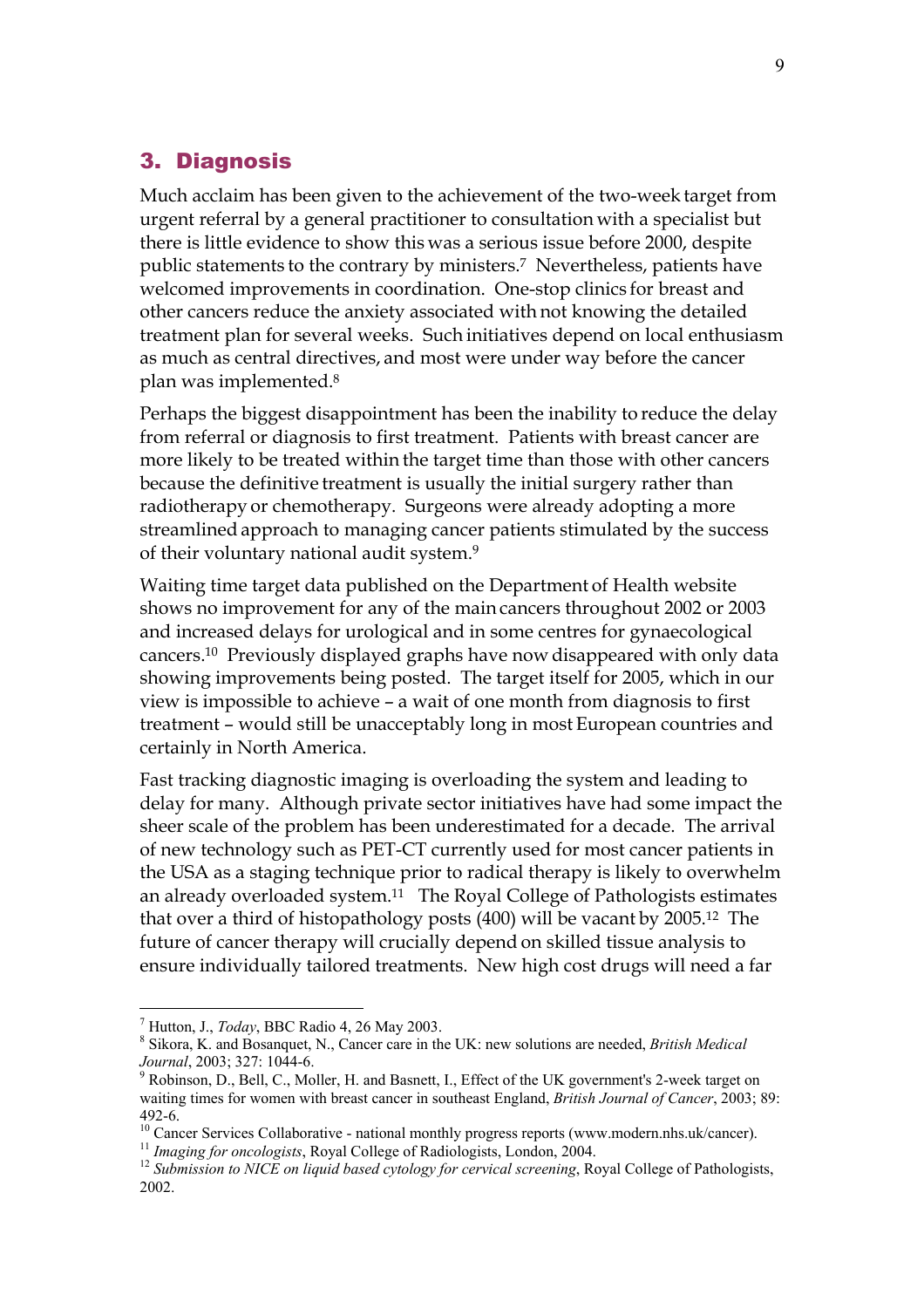more sophisticated diagnostic and monitoring service than is currently possible in the NHS.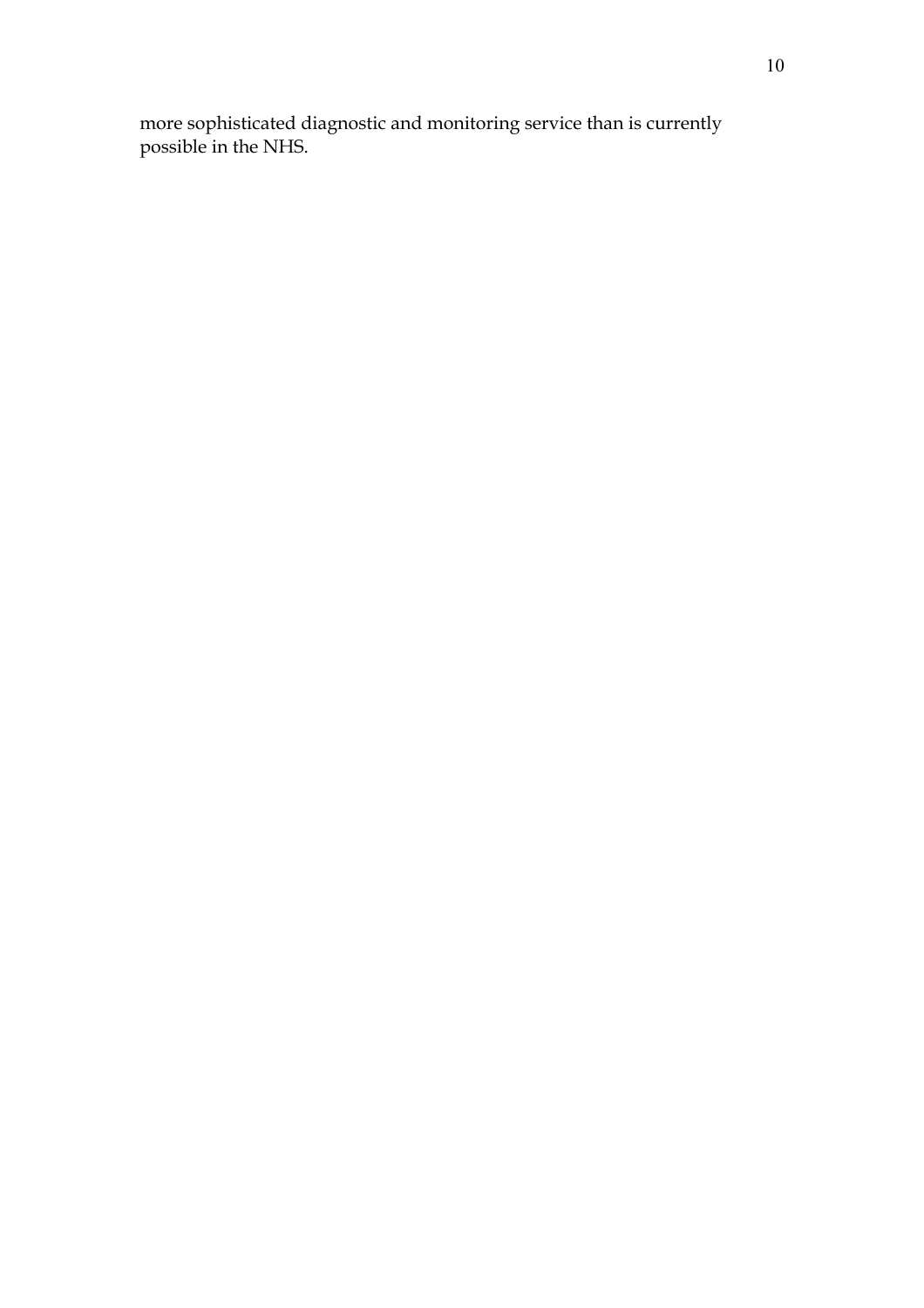## 4. Surgery & radiotherapy

Surgery remains the single most effective treatment for cancer. It is increasingly conservative, able to retain organs and structures. New technology permits minimally invasive surgery for many types of cancer. This allows increased day case work, less use of intensive care, and fewer beds, and should reduce costs. The separation of diagnostic from emergency surgery through the creation of NHS-run and privately-run Treatment Centres, funded by the NHS, should also reduce delays in cancer surgery.

#### **Radiotherapy**

 $\overline{a}$ 

Modern linear accelerators allow radiation doses to be delivered to the precise shape of the tumour, killing the cancer cells and avoiding normal surrounding tissue. The machines allow higher doses to be used with fewer side effects. Although 56 linear accelerators have been purchased with lottery funding, most have been replacement machines and many are still lying in boxes in warehouses. The effect of the new machines on waiting times has been reduced by shortages of radiographers, leading to temporary closures of existing machines. Equipment costs have doubled over the past 10 years and precision therapy has greatly increased staffing requirements. A recent Royal College of Radiologists report has clearly demonstrated appalling delays in access to curative radiotherapy.13 72 per cent of patients in 2003 were treated outside the maximum acceptable delay compared with 32 per cent in 1998. Table 1 shows the percentage of radiotherapy centres with waiting times shorter, longer or the same between 2003 and 1998 audits.

| <b>Table 1: Percentage of radiotherapy centres with</b><br>waiting times shorter, longer or the same between<br><b>2003 and 1998 audits</b> |        |      |         |  |  |
|---------------------------------------------------------------------------------------------------------------------------------------------|--------|------|---------|--|--|
| <b>Treatment intent</b>                                                                                                                     | longer | same | shorter |  |  |
| Radical                                                                                                                                     | 73     | 15   | 12      |  |  |
| Palliative                                                                                                                                  | 44     | 39   | 17      |  |  |
| Adjuvant                                                                                                                                    | 73     | 11   | 16      |  |  |
| Source: Ash, D., Barett, A., Hinks, A. and Squire, C., Re-audit of<br>radiotherapy waiting times 2003, Clinical Oncology 2004; 16: 387-394. |        |      |         |  |  |

Failure to meet the target is mainly due to shortages of equipment and staff, which no amount of re-engineering can overcome. The UK has less capacity

<sup>13</sup> Ash, D., Barett, A., Hinks, A. and Squire, C., Re-audit of radiotherapy waiting times 2003, *Clinical Oncology 2004*; 16: 387-394.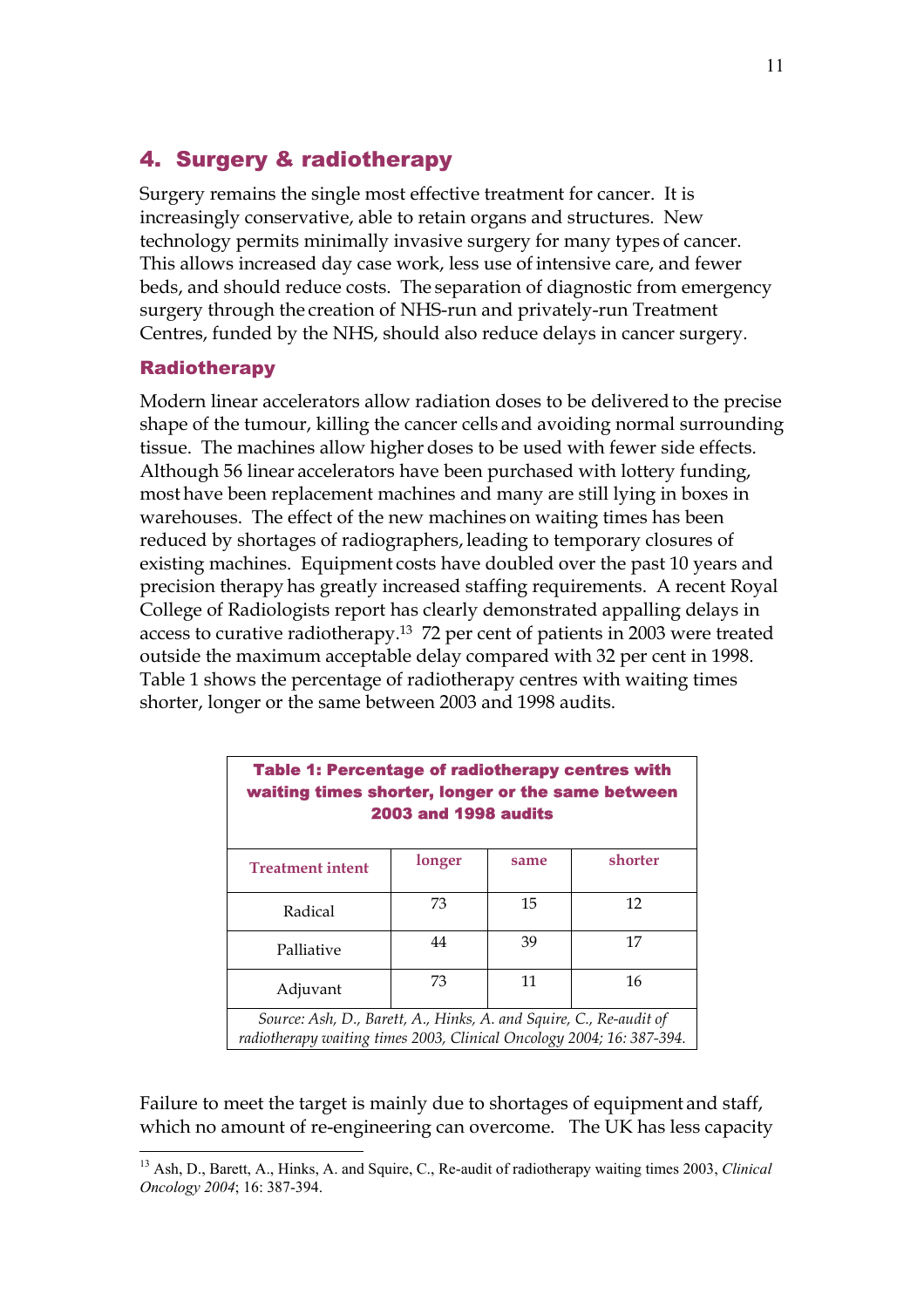for treatment than other European centres with 3-4 linear accelerators per million population compared with France (6.1), Holland (4.7), Germany (4.6) and Italy (4.3). Patients often have to wait three months, and some up to six months, because of a shortage of radiographers. A study from Glasgow found that 21 per cent of lung cancer patients became unsuitable for curative treatment during the wait for radiotherapy.14 The problem is made worse by the increased staff time needed for new precise radiotherapy techniques. Despite the shortage, universities are not greatly increasing the places on radiography courses and the loss from such degree programmes still exceeds 30 per cent.

Staffing is also a problem in other specialties. Although the number of oncology specialist registrars being trained has risen, it has been offset by earlier retirement of consultants. In addition, consultants face many new demands on their time – attending multidisciplinary team meetings, appraisal, and accreditation – as well as longer consultations as patients become better informed. In some specialties critical for good cancer care, staff shortages are actually increasing.15 Interestingly in the National Audit Office survey of Cancer Networks' views, staff shortages were the main perceived problem constraining radiotherapy delivery.



Figure 1: Cancer Networks' views on radiotherapy constraints

*Source: National Audit Office, 2004* 

<sup>14</sup> O'Rourke, N. and Edwards, R., *Lung cancer waiting times and tumour growth*, *Clinical Oncology,*  2000; 12: 141-4.

<sup>&</sup>lt;sup>15</sup> Equipment, workload and staffing for radiotherapy in the UK 1997-2002, Royal College of Radiologists, London 2003.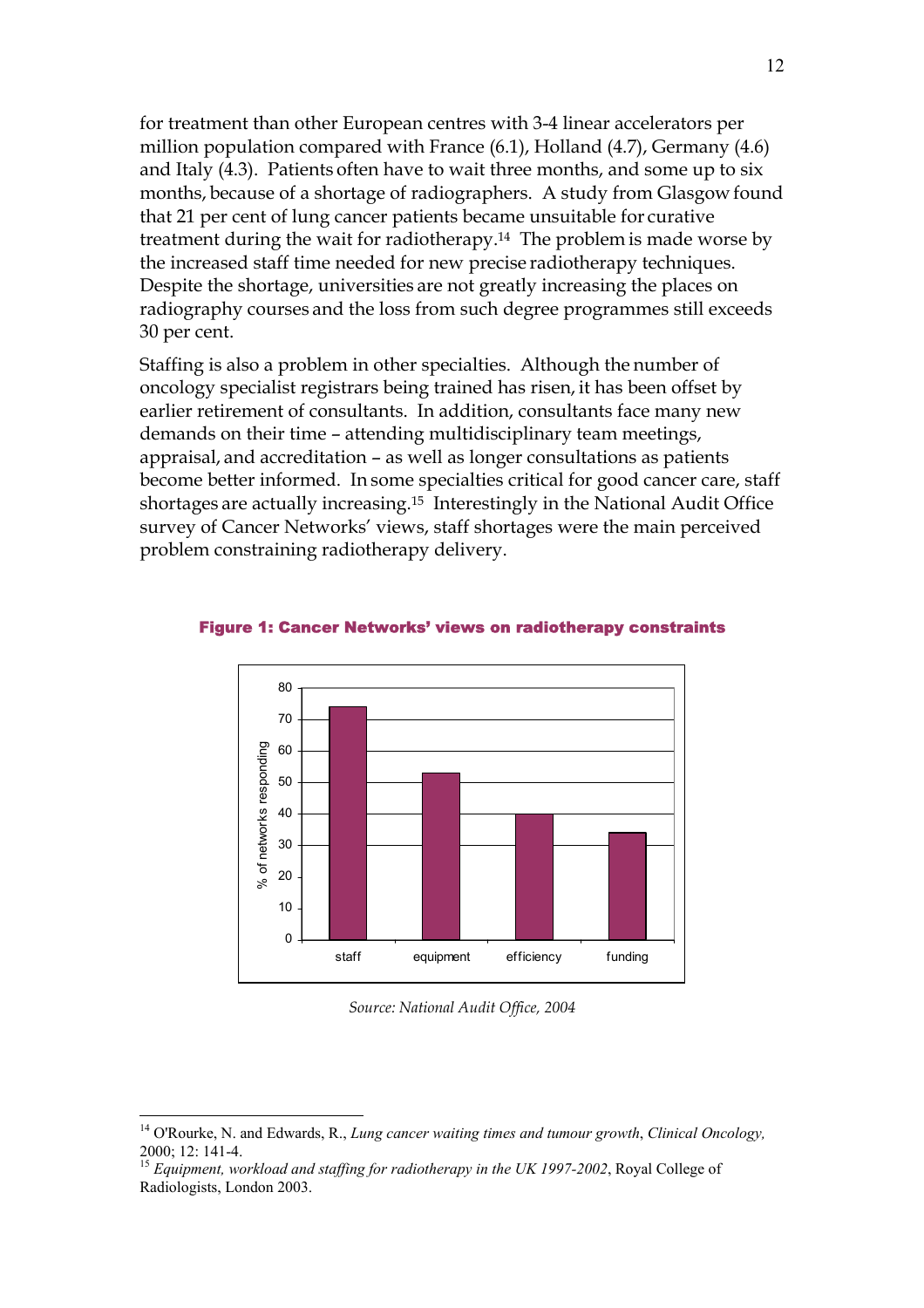A number of factors will increase the future demand for radiotherapy. These include:

- An overall increase in the number of cancer patients;
- An increasing proportion of cancer patients receiving radiotherapy;
- Achieving a more equitable access to radiotherapy services; and
- New medical technology to enhance precise dose delivery

#### Cancer drugs

The elimination of postcode prescribing for cancer drugs is a clear political imperative. Although reviews by the National Institute for Clinical Excellence (NICE) have been assiduously carried out and an extra £124 million spent on drugs, there are still reports of diversity in policies in NHS centres and purchasers.16 The nationally agreed diagnostic process to assess women with breast cancer for over expression of c-erbB2 before treatment with trastuzumab for breast cancer is simply unavailable in some areas, creating a novel form of rationing. A report from CancerBACUP has shown that prescribing rates per head of population for 16 drugs appraised by NICE varied almost four fold.17 This cannot be explained by case mix differences alone. Astonishingly there is no central recording system of drug use and data can only be taken from drug company consultancy services that monitor supply by wholesalers to the NHS.<sup>18</sup> Table 2 shows the wide variation in the percentage of eligible women receiving Herceptin for breast cancer over a year after NICE guidance was issued.19

<sup>&</sup>lt;sup>16</sup> Another NICE mess, *Lancet Oncology*, 2002; 3: 38-40.<br><sup>17</sup> Health Secretary demands patients have equal access to cancer drugs, *British Medical Journal*, 2003; 327: 1007.

<sup>18</sup> *Variations in the usage of cancer drugs approved by NICE - report of the review undertaken by the National Cancer Director*, www.doh.gov.uk. 19 *Tackling cancer in England: saving more lives*, National Audit Office, 2004.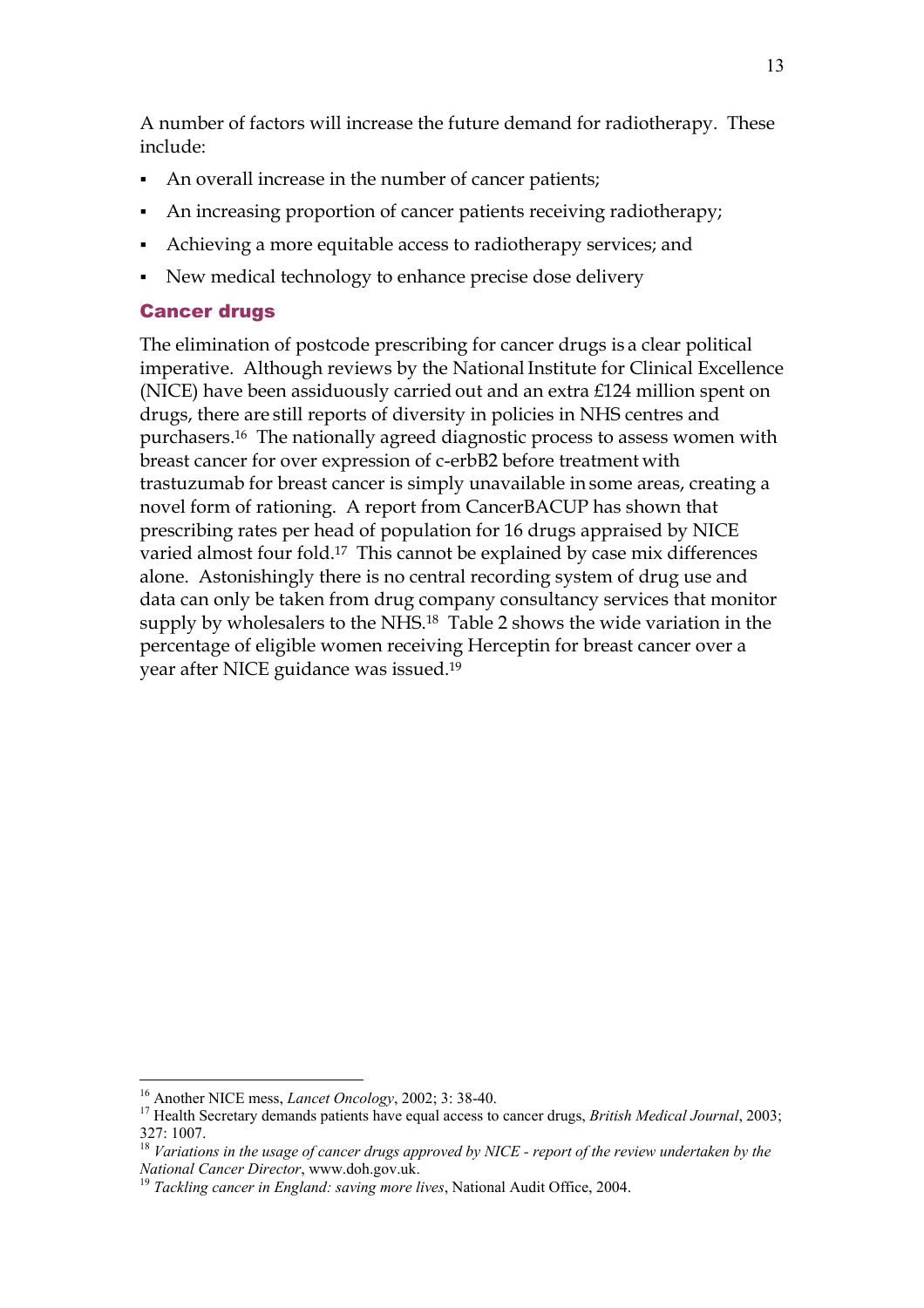| <b>Table 2: Variations in percentage of eligible</b><br><b>breast cancer patients receiving Herceptin</b><br>one year after NICE guidance  |                             |  |  |  |
|--------------------------------------------------------------------------------------------------------------------------------------------|-----------------------------|--|--|--|
| <b>Cancer network</b>                                                                                                                      | $\%$ eligible women on drug |  |  |  |
| Dorset                                                                                                                                     | 90                          |  |  |  |
| SE London                                                                                                                                  | 55                          |  |  |  |
| Norfolk                                                                                                                                    | 52                          |  |  |  |
| Sussex                                                                                                                                     | 48                          |  |  |  |
| Kent                                                                                                                                       | 24                          |  |  |  |
| Leicester                                                                                                                                  | 25                          |  |  |  |
| North Trent                                                                                                                                | 22                          |  |  |  |
| <b>Essex</b>                                                                                                                               | 18                          |  |  |  |
| Birmingham                                                                                                                                 | 14                          |  |  |  |
| Derby                                                                                                                                      | 5                           |  |  |  |
| Source: Ash D., Barett A., Hinks A. and Squire C., Re-audit of<br>radiotherapy waiting times 2003, Clinical Oncology 2004; 16:<br>387-394. |                             |  |  |  |

Treatments for cancer are advancing rapidly, and the Plan has to aim at a moving target to satisfy an increasingly informed and medically sophisticated public. Patients may want to be treated at centres that can provide innovative therapies if they are not universally available. Over the past five years, pharmaceutical research has shifted away from the search for new cytotoxics to drugs acting on defined molecular mechanisms. Nearly 600 molecules are currently undergoing clinical study and the next five years will see powerful new technology unleashed in the clinic (Figure 2). The cost of drugs is set to soar (Figure 3).

┑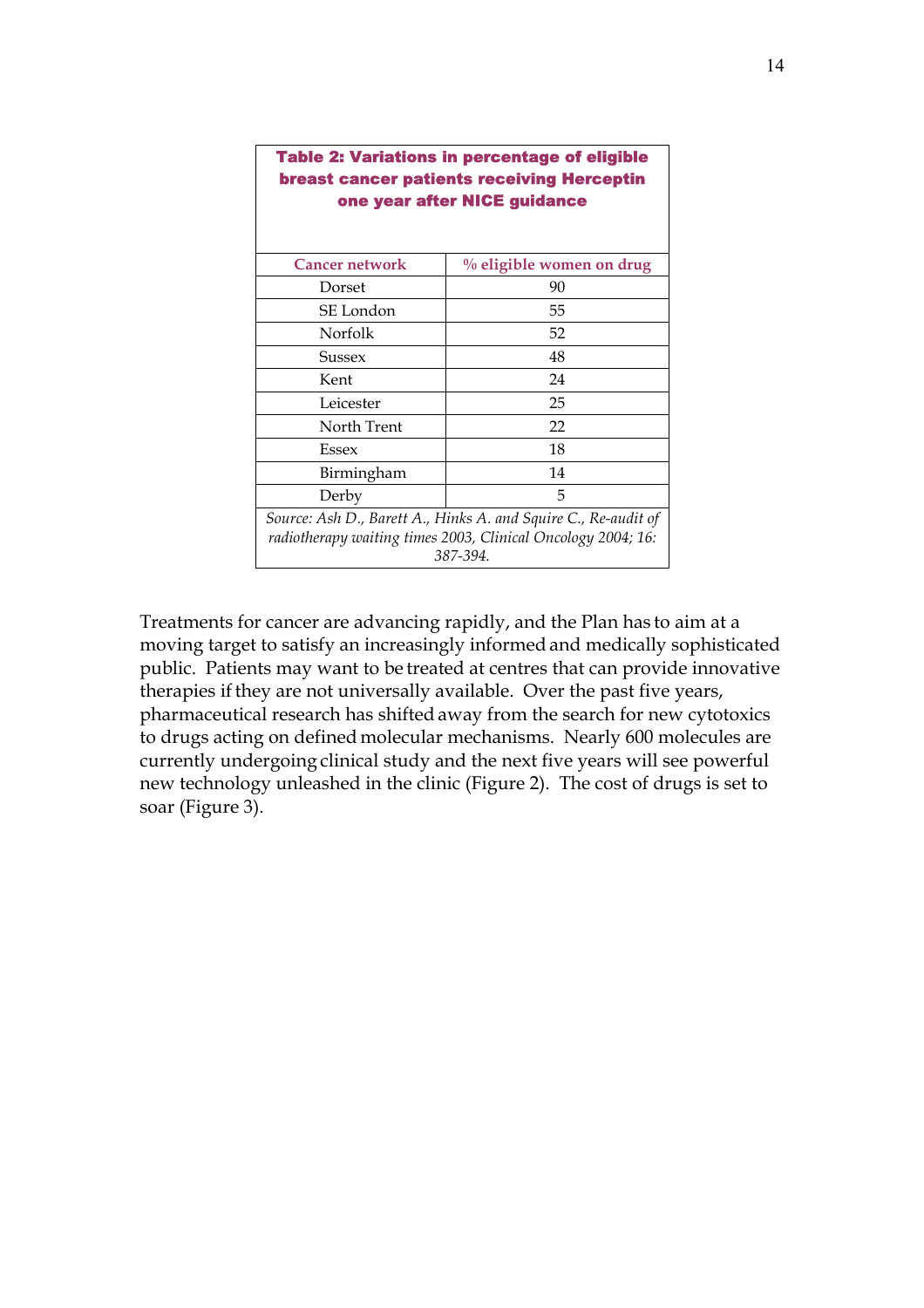

#### Figure 2: Predicted launch dates for molecular therapies in the USA

Figure 3: Cancer market set to triple by 2010



- new technology - targeted therapies

- earlier intervention

- patient numbers (ageing population - other diseases controlled)

*Source: McKinsey Consulting, New York* 

The United Kingdom uses chemotherapy less than other European countries for all types of cancer. The National Institute for Clinical Excellence has recommended more aggressive treatment of some cancers, and this will increase financial pressures. Table 3 lists examples of high cost drugs now available for some common cancers in the USA.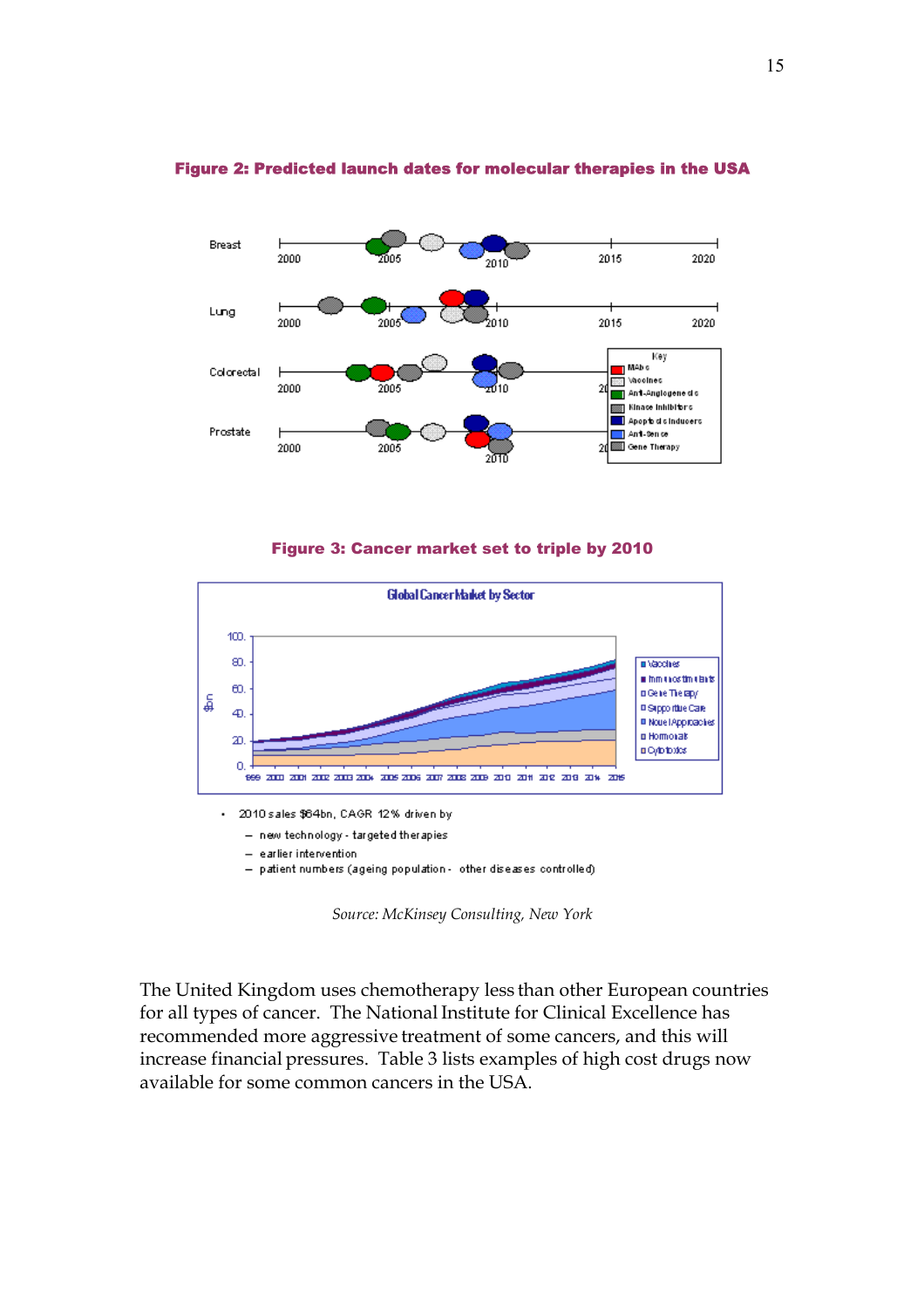| <b>Table 3: Marketed targeted therapies</b> |                |                 |                    |  |  |
|---------------------------------------------|----------------|-----------------|--------------------|--|--|
| Drug                                        | <b>Generic</b> | Manufacturer    | <b>Yearly cost</b> |  |  |
| Herceptin                                   | traztuzumab    | Roche           | £60,000            |  |  |
| Mabthera                                    | rituximab      | Roche           | £40,000            |  |  |
| Glivec                                      | Imatinib       | <b>Novartis</b> | £50,000            |  |  |
| Erbitux                                     | cetuximab      | <b>BMS</b>      | £60,000            |  |  |
| Avastin*                                    | bevacizumab    | Genentech       | £70,000            |  |  |
| Tarceva*                                    | erlotinib      | Roche           | £65,000            |  |  |
| Iressa <sup>*</sup>                         | gefitinib      | AZ.             | £40,000            |  |  |
| * not yet available in UK                   |                |                 |                    |  |  |

#### Information technology

Much of the chemotherapy prescribing carried out in cancer centres is paperbased and prone to error. It is no longer safe to prescribe modern chemotherapy without the assistance of IT to ensure that the dosing is correct and that dangerous interactions do not occur. It is inevitable that paperbased systems lead to incorrect prescribing which in the case of chemotherapy will often be harmful and sometimes even fatal. If such a dangerous system existed for other procedures such as surgery it would be regarded as completely unacceptable. The same paper-based systems are virtually impossible to audit so the ongoing errors are just not detected.

The National IT Programme does not have any detailed plans for electronic prescribing in oncology. It assumes that this will somehow develop as part of the overall Programme but the companies involved in developing it have virtually no experience of electronic prescribing for oncology. Several sophisticated oncology electronic prescribing systems are available but there is no national system to make sure these are implemented and individual trusts do not have the funds to do this on their own. If left to develop as part of the National Programme this same situation will still exist in many years time.

Electronic chemotherapy prescribing systems should be urgently implemented in all oncology units. This will improve quality of care and reduce errors, provide sophisticated audit and insure the appropriate treatment is given.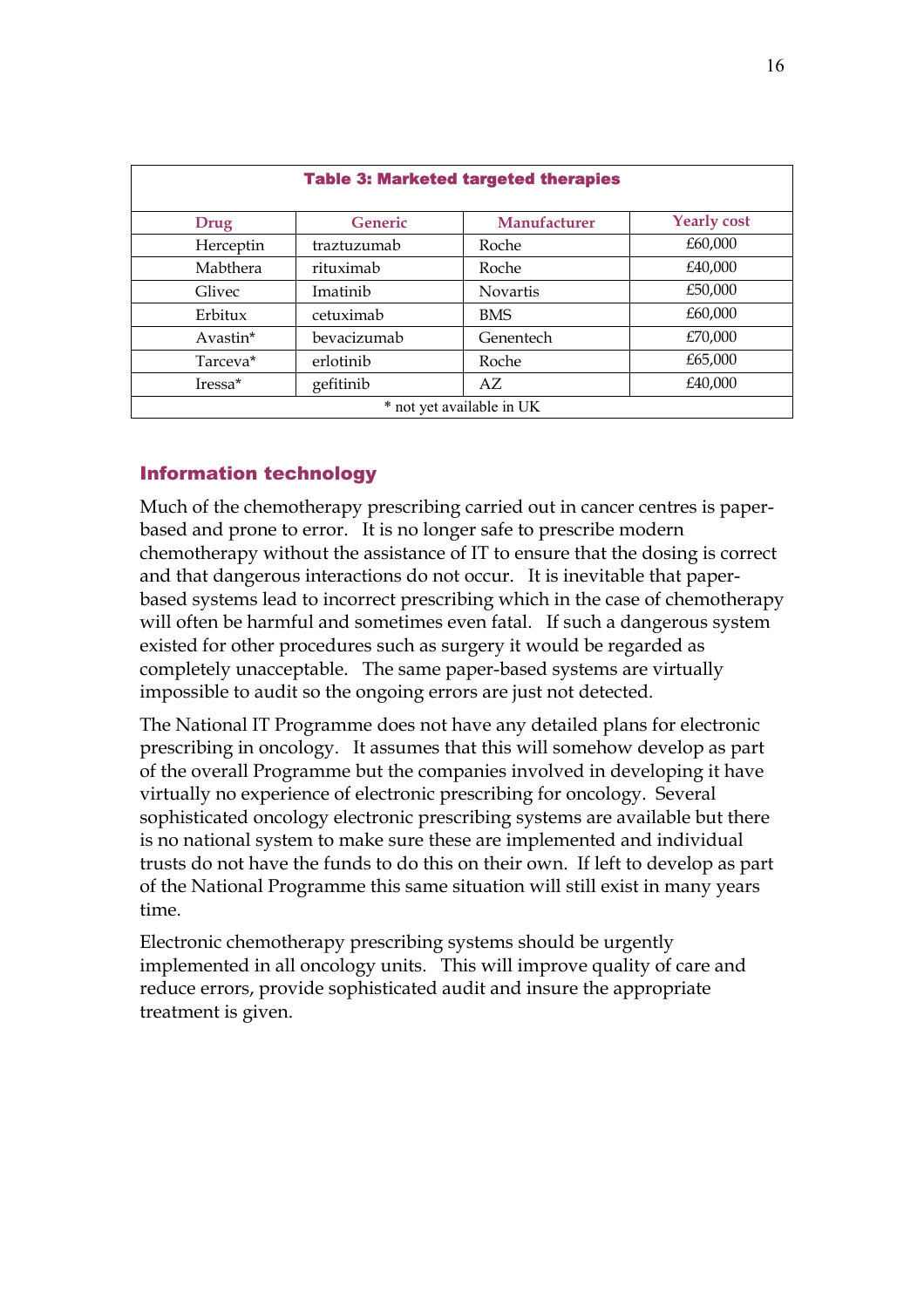## 5. Staffing

The national shortage of crucial staff, particularly radiographers, has contributed significantly to the disappointing progress that has been made with implementation of the Cancer Plan. Much could be done, however, if some creative thinking was used to maximise the use of the people available. Many radiology and radiotherapy units close at 5pm and argue that the reason for this is the lack of staff. The same staff, however, would often be pleased to work overtime and allow the scanning and radiotherapy facilities to continue to operate late into the night and on weekends, provided they were paid adequately. This would immediately improve the availability of scanning and radiotherapy without having to wait several years for the appropriate staff to be trained. The cost would be relatively small as the equipment and other facilities have already been purchased.

#### Multidisciplinary teams

Multidisciplinary team (MDT) meetings have been an important component of improving patient care but have now become over-bureaucratised. MDTs have been established at enormous cost in terms of medical and nursing manpower which could otherwise be devoted to patient care. These meetings take up many hours in the week of each for every consultant as well as that of many specialist cancer nurses and radiographers. As with any system set up by national edict it is highly inefficient and very wasteful of human resources. All patients have to be discussed in detail, however obvious or straightforward their treatment. An urgent look at streamlining these meetings so that they can focus on those patients whose care is difficult and skim over those whose care is straightforward would immediately release many hours of consultant, registrar and nursing time which could be more profitably spent with patients. The effective use of IT could lead to a far more streamlined programme with MDTs being carried out on-line.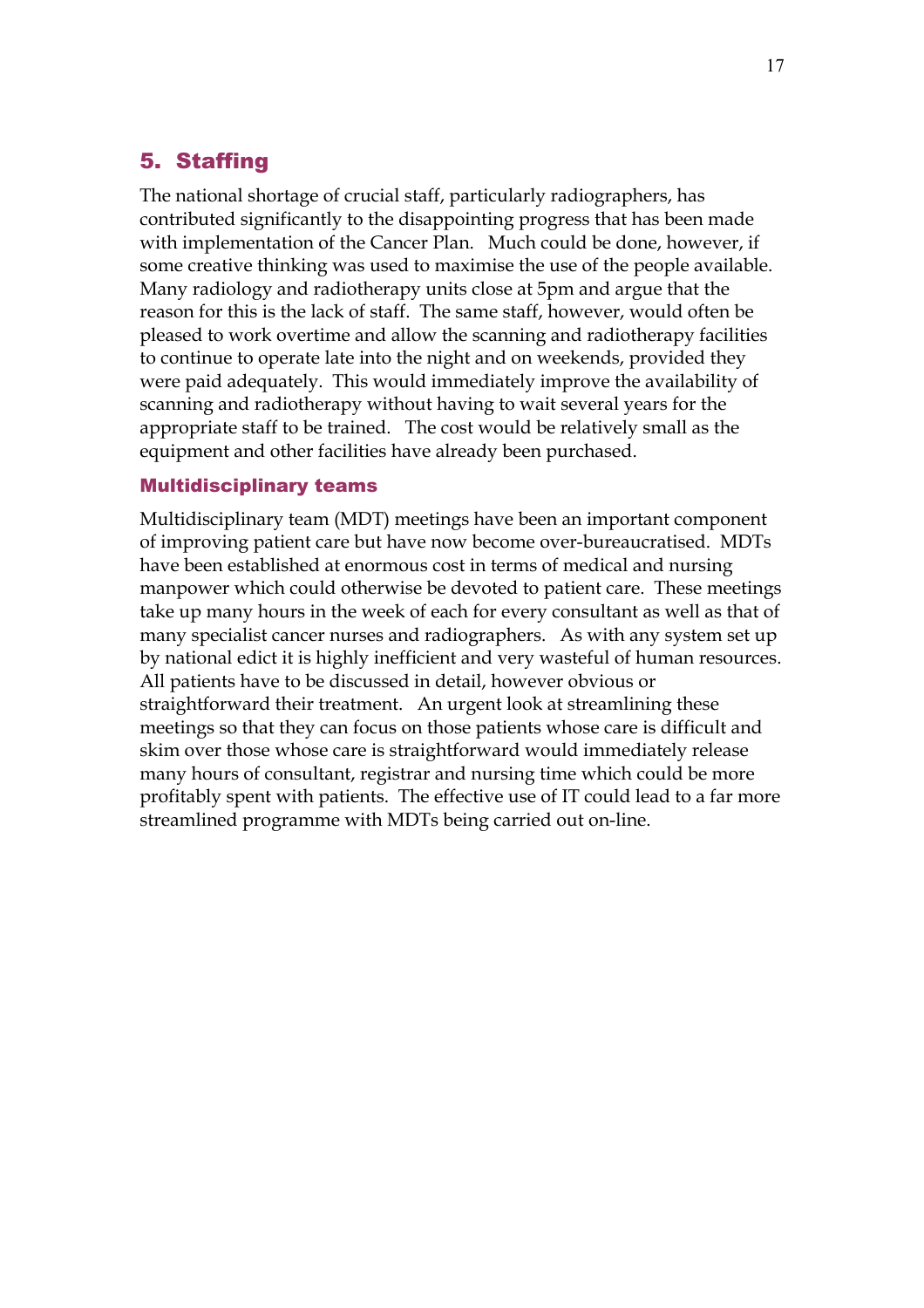## 6. The way forward

Patients with cancer should have the same principles of choice and variety of providers that are being offered in other areas of health care. Inclusion of cancer care in national tariffs open to competitive tendering will allow the relative costs of different providers to be dissected. We could start by pilot programmes in diagnostic services and radiotherapy, with patients being offered alternative services if they experience delays. Unless opportunities for innovation are increased with appropriate incentives, health investment will be tilted into other areas and cancer care will become disadvantaged yet again.

Big improvements in access and capacity over the next two years are essential to take the momentum forward. Local private sector initiatives, in diagnosis, surgery and radiotherapy, could raise productivity appreciably in cancer centres. Open tendering would encourage a range of providers and end the block on investment and innovation. We need to improve the information available to patients on quality and access.

We are simply advocating that cancer patients should be able to benefit from the same key principles of patient empowerment, choice and competition which have been strongly advocated for the NHS by the Secretary of State. We cannot stand by and watch while such a vital area of service falls behind the rest of the NHS.

We are optimistic about the opportunities for improving use of scarce resources across cancer prevention and care. There is much that is positive about the aim of a patient–centred service with more focus on long term illness. There is much to admire about the dedication and commitment of staff in the NHS.20 In terms of Britain's long term social and economic challenges, however, we believe the NHS Cancer Plan has delivered poor value for money. It is essential to search for new initiatives which will improve the situation.

For the longer term cancer services would have much to gain from a greater variety of providers. This would draw in international capital and expertise. Reliable and effective services are becoming more feasible and fundable in smaller, networked, user-friendly cancer "hotels" as well as in larger teaching centres. The professional and human commitment of staff in cancer care could be used more effectively to improve process and outcomes for many.

Mortality from cancer now counts for 30 per cent of all deaths in those under 70 and 40 per cent for women. These proportions are likely to increase further as mortality from coronary heart disease reduces. Cancer patients often live in poor health unnecessarily for long periods of time due to a lack of coordination of their care by overstretched treatment services. The Cancer

 $\overline{a}$ 20 Bosanquet N., *The NHS in 2010*, *Reform*, 2004.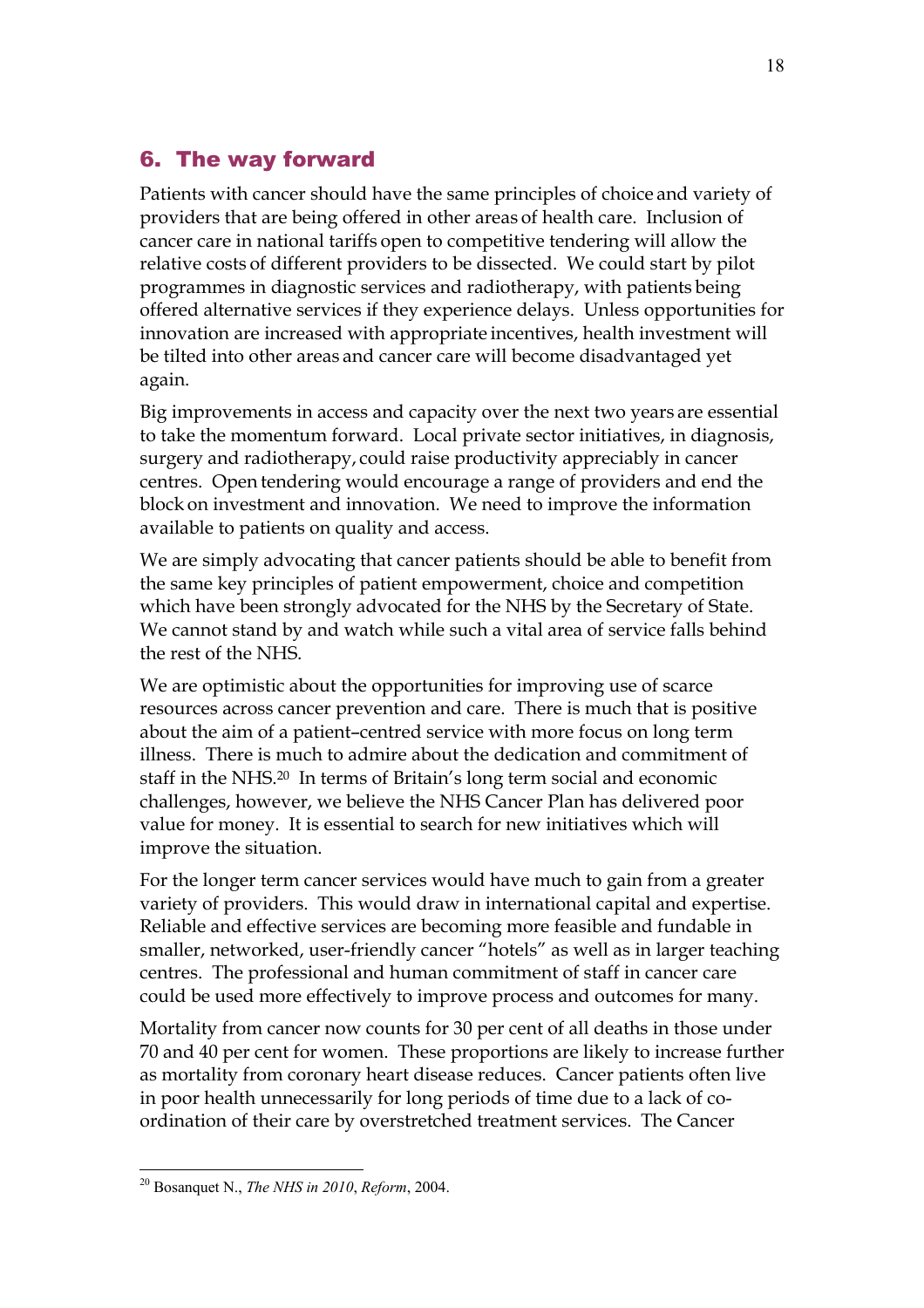Networks act as cartels dividing up the workload. We need to take steps to ensure that cancer patients benefit from a greater variety of providers:

- There are new challenges in building partnerships with patients with higher levels of concern about lack of information. Cancer services have often scored unusually low in survey evidence on the quality of communication with patients. Patient Care Advisers are needed to explain the merits of different providers.
- Within two years, 30 per cent of diagnostics, radiotherapy and chemotherapy should be outsourced to the independent sector. This would drive innovation, investment and increase the quality of services provided. Such pluralism of provision would be the basis of real patient choice.
- Patients need to be involved in funding considerations with the introduction of incentives for patients not to use high cost interventions of low benefit. We need to let patients drive the agenda involving cancer experts more widely in planning for a complete financial, operational and strategic overhaul of cancer services.
- The aim should be to create an innovative culture of reform embracing private sector expertise and investment.

In the future the prevalence of cancer will rise trebling the number of people living with cancer in Britain to 3 million at any one time. This will put further pressure on process and outcomes. Even if there are increases in real funding, such numbers point to a situation in which real expenditure per patient will rise little. Sustained improvement in system performance is essential. Real improvement will not be achieved by simply giving more money to a burgeoning bureaucracy. It requires a serious commitment to reform.